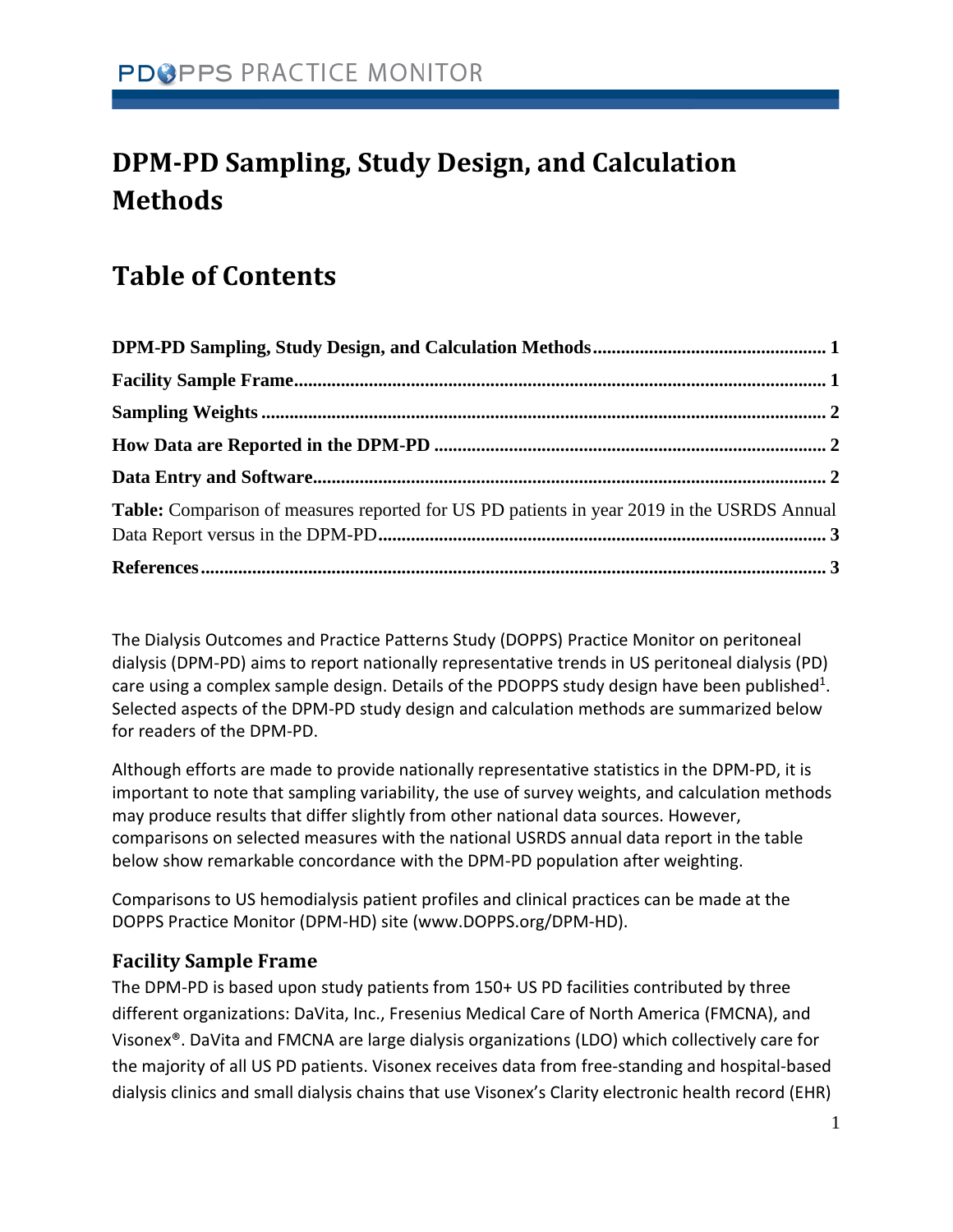system. The DPM-PD includes all PD units using the Visonex Clarity EHR that treat at least 5 PD patients, plus approximately 55-75 PD units each from DaVita and FMCNA which are randomly selected for study participation to represent facilities in 10 different US geographic regions and 3 different facility size groups (13-20, 21-59, and 60+ PD patients/facility).

## <span id="page-1-0"></span>**Sampling Weights**

Facility sampling weights and patient-level post-stratification weights are applied to report data that are representative at the national level. The facility weights are calculated based on the fraction of US PD facilities within each geographical region (east, north, south, west) and dialysis organization size (LDO vs. non-LDO) stratum based on a list of US PD facilities from CMS with at least 5 new PD patients in 2017. Within each stratum, the weight is based on the proportion of national facilities to PDOPPS sampled facilities (i.e., the reciprocal of the facility sampling fraction). The patient-level post-stratification weights are computed for each patient/dataset to correct for disproportionate data availability using multiple regression models conditional on basic demographic variables.

## <span id="page-1-1"></span>**How Data are Reported in the DPM-PD**

Demographic data and prescription of various cardioprotective and anti-hypertensive agents are reported every four months. Anemia and mineral bone disorder medication use are reported monthly as a reflection of medication use either in the given study month and/or during the prior three months. Routinely measured laboratory data are reported as the three month mean (based on the last 2 to 3 monthly values). Less frequently measured laboratory data (e.g., PTH, ferritin) are reported as the three month mean of the last 1 to 3 monthly values. Process measures, such as the proportion of patients with non-missing lab values, are also reported for three-month periods.

Continuous variables (e.g., hemoglobin levels) are presented as simplified box plots showing the median (50<sup>th</sup> percentile) value as a large dot, with auxiliary lines indicating the 10<sup>th</sup>-25<sup>th</sup> and 75<sup>th</sup>-90<sup>th</sup> percentiles. Categorical variables are presented as column (two levels) or stacked column charts with clinically meaningful cut-points. Annotated examples of these types of charts are available on the DPM-PD website[: http://www.dopps.org/DPM-](http://www.dopps.org/DPM-PD/Understanding.pdf)[PD/Understanding.pdf.](http://www.dopps.org/DPM-PD/Understanding.pdf)

## <span id="page-1-2"></span>**Data Entry and Software**

Anonymous raw data are collected from the US PDOPPS study sites via electronic data transfer from databases. Range and consistency checks are performed on all data. Statistical analyses are performed using SAS 9.4 (SAS Institute, Cary, NC).